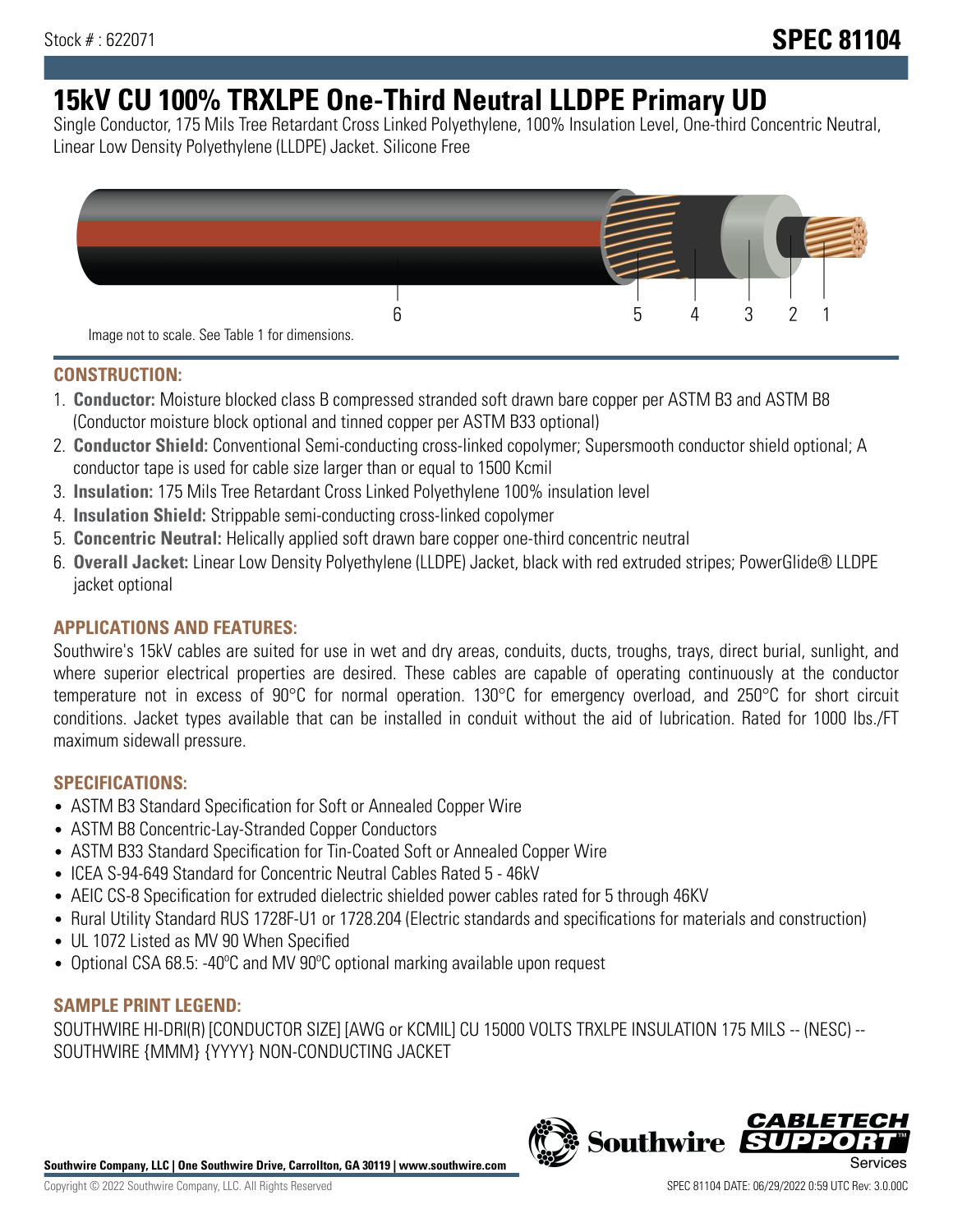## Stock # : 622071 **Stock # : 622071**

#### **Table 1 – Weights and Measurements**

| Stock<br>Number | Cond.<br><b>Size</b> | <b>Diameter</b><br>Over<br>Conductor | Diameter<br>Over<br>Insulation | Insul.<br><b>Thickness</b> | <b>Diameter</b><br>Over<br>Insulation<br><b>Shield</b> | Concentric<br><b>Neutral</b> | Neutral DC<br>Resistance<br>$25^{\circ}C$ | Jacket<br><b>Thickness</b> | Approx.<br><b>OD</b> | Approx.<br>Weight    | Min<br><b>Bending</b><br>Radius | Max Pull<br>Tension* |
|-----------------|----------------------|--------------------------------------|--------------------------------|----------------------------|--------------------------------------------------------|------------------------------|-------------------------------------------|----------------------------|----------------------|----------------------|---------------------------------|----------------------|
|                 | AWG/<br>Kcmil        | inch                                 | inch                           | mil                        | inch                                                   | No. x AWG                    | $\Omega$ /1000ft                          | mil                        | inch                 | Ib<br><b>Y1000ft</b> | inch                            | $\mathsf{lb}$        |
| 622071§         | 500<br>(37)          | 0.789                                | 1.179                          | 175                        | .289                                                   | 26x12                        | 0.061                                     | 50                         | .55 <sup>1</sup>     | 2653                 | 12.4                            | 4000                 |

All dimensions are nominal and subject to normal manufacturing tolerances

◊ Cable marked with this symbol is a standard stock item

\* Pulling tension based on pulling eye directly connected to conductor

^ HiDri Plus - Water Blocking Powder. Black Jacket

# All black jacket

§ HiDri Plus - Water Blocking Powder. Black Jacket. CSA Listed

### **Table 2 – Electrical and Engineering Data**

| Cond<br>Size  | DC<br>Resistance<br>@25°C | <b>AC</b><br>Resistance<br>$@90^{\circ}C$ | Capacitive<br>Reactance @<br>60Hz | /Inductive<br>Reactance<br>@ 60Hz | Charging<br>Current | <b>Dielectric</b><br>Loss | Zero<br>Sequence<br>Impedance*    | Positive<br>Sequence<br>Impedance <sup>+</sup> | Short<br>Circuit<br>Current @<br>30 Cycle | Allowable<br>Ampacity in<br>Duct 90°C1 | Allowable<br>Ampacity<br><b>Directly</b><br>Buried 90°C‡ |
|---------------|---------------------------|-------------------------------------------|-----------------------------------|-----------------------------------|---------------------|---------------------------|-----------------------------------|------------------------------------------------|-------------------------------------------|----------------------------------------|----------------------------------------------------------|
| AWG/<br>Kcmil | $\Omega/1000$ ft          | $\Omega/1000$ ft                          | $M\Omega^*1000ft$                 | $\Omega/1000$ ft                  |                     | A/1000ft W/1000ft         | $Q/1000$ ft                       | $\Omega$ /1000ft                               | Amp                                       | Amp                                    | Amp                                                      |
| 500<br>(37)   | 0.0216                    | 0.028                                     | 0.024                             | 0.037                             | 0.364               | 0.945                     | $ 0.091 + i0.029 0.034 + i0.034 $ |                                                | 14406                                     | 455                                    | 555                                                      |

\* Calculations are based on three cables triplexed / concentric shield / Conductor temperature of 90°C / Shield temperature of 45°C / Earth resistivity of 100 ohmsmeter

† Ampacities are based on Figure 7 of ICEA P-117-734 (Single circuit trefoil, 100% load factor, 90°C conductor temperature, earth RHO 90, 36" burial depth) ‡ Ampacities are based on Figure 1 of ICEA P-117-734 (Single circuit trefoil, 100% load factor, 90°C conductor temperature, earth RHO 90, 36" burial depth)

### **Table 3 – Weights and Measurements (Metric)**

| Stock<br>Number | Cond.<br><b>Size</b> | <b>Diameter</b><br>Over<br>Conductor | Diameter<br>Over<br>Insulation | Insul.<br><b>Thickness</b> | <b>Diameter</b><br>Over<br>Insulation<br><b>Shield</b> | Concentric<br><b>Neutral</b> | Neutral DC<br>Resistance<br>$25^{\circ}$ C | Jacket<br><b>Thickness</b> | Approx.<br>0D | Approx.<br>Weight | Min<br>Bending | Max Pull<br>Tension* |
|-----------------|----------------------|--------------------------------------|--------------------------------|----------------------------|--------------------------------------------------------|------------------------------|--------------------------------------------|----------------------------|---------------|-------------------|----------------|----------------------|
|                 | AWG/<br>Kcmil        | mm                                   | mm                             | mm                         | mm                                                     | No. x AWG                    | $\Omega$ /km                               | mm                         | mm            | ka/km             | mm             | newton               |
| 622071§         | 500<br>(37)          | 20.04                                | 29.95                          | 4.44                       | 32.74                                                  | 26x12                        | 0.20                                       | 1.27                       | 39.40         | 3948              | 314.96         | 17800                |

All dimensions are nominal and subject to normal manufacturing tolerances

◊ Cable marked with this symbol is a standard stock item

\* Pulling tension based on pulling eye directly connected to conductor

^ HiDri Plus - Water Blocking Powder. Black Jacket

# All black jacket

§ HiDri Plus - Water Blocking Powder. Black Jacket. CSA Listed

## **Table 4 – Electrical and Engineering Data (Metric)**

| Cond<br>Size  | DC<br>Resistance<br>@25°C | AC<br>Resistance<br>$@90^{\circ}C$ | Capacitive<br>Reactance<br>@ 60Hz | Inductive<br>Reactance<br>@ 60Hz | Charging<br>Current | <b>Dielectric</b><br>Loss. | Zero<br>'Sequence,<br>Impedance* | Positive<br>Sequence<br>Impedance* | Short<br>Circuit<br>Current $@'$<br>30 Cycle | Allowable<br>Ampacity in<br>Duct 90°C1 | Allowable<br>Ampacity<br><b>Directly</b><br>Buried 90°C‡ |
|---------------|---------------------------|------------------------------------|-----------------------------------|----------------------------------|---------------------|----------------------------|----------------------------------|------------------------------------|----------------------------------------------|----------------------------------------|----------------------------------------------------------|
| AWG/<br>Kcmil | $\Omega$ /km              | $\Omega$ /km                       | $M\Omega^*$ km                    | $\Omega$ /km                     | A/km                | W/km                       | $\Omega/1000$ ft                 | $\Omega/1000$ ft                   | Amp                                          | Amp                                    | Amp                                                      |
| 500<br>(37)   | 0.0709                    | 0.09                               | 0.0073                            | 0.1214                           | .194                | 3.1004                     | $0.091 + 0.029$                  | $0.034 + 0.034$                    | 14406                                        | 455                                    | 555                                                      |



CABLE

UPPO

IS

**Southwire**